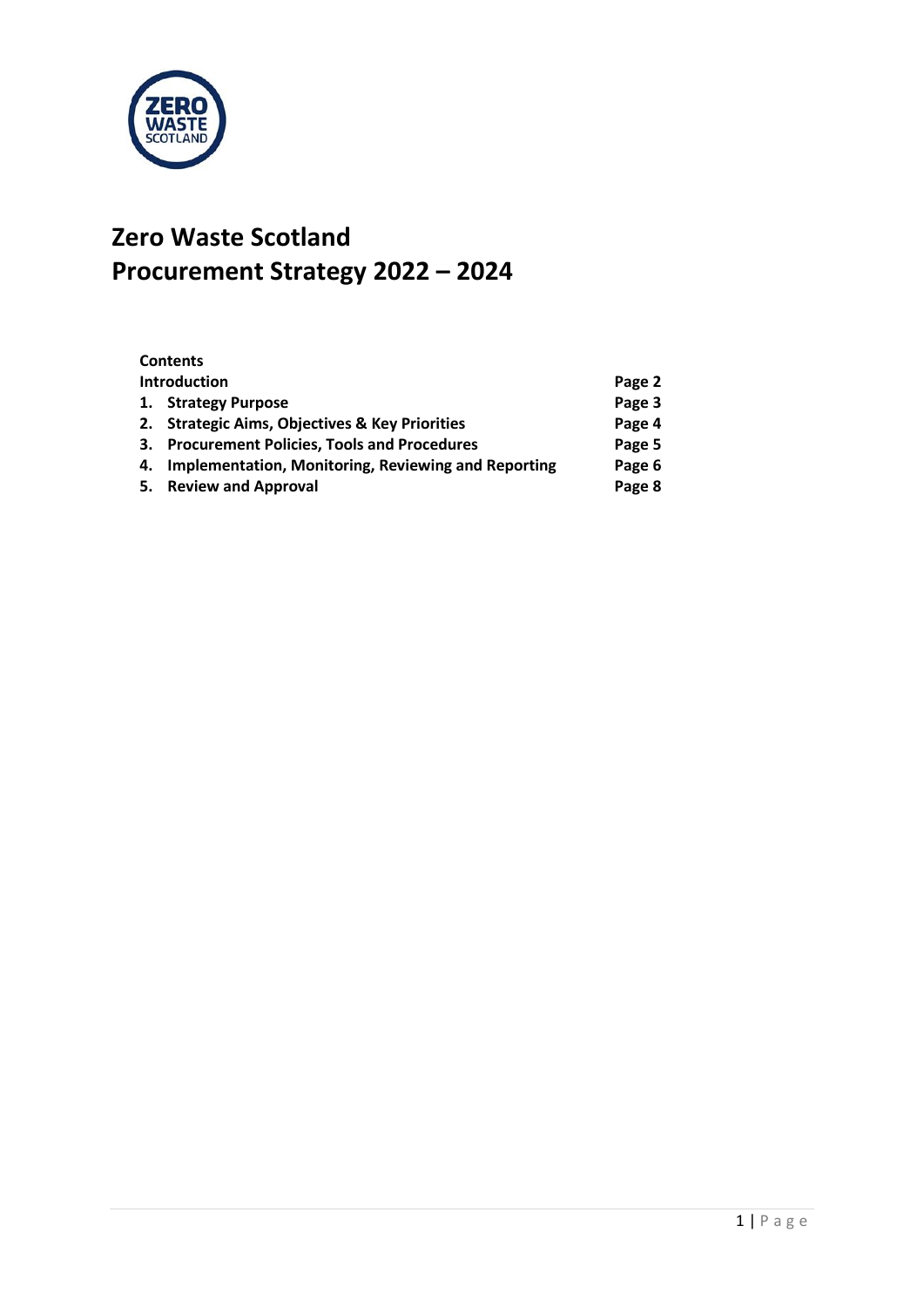

# **Introduction**

Zero Waste Scotland has procurement expenditure of circa £10m per annum and is required to prepare and publish a procurement strategy in accordance with the Procurement Reform (Scotland) Act 2014 ("the Act").

The procurement strategy, as well as providing a strategic focus for Zero Waste Scotland procurement activities, is required in accordance with the Act to set the context to ensure that Zero Waste Scotland procurement delivers not only value for money but also demonstrates how Zero Waste Scotland ensures it has considered the wider social, economic and environmental aims of procurement in a consistent manner in compliance with the sustainable procurement duty and the goals and objectives of Zero Waste Scotland.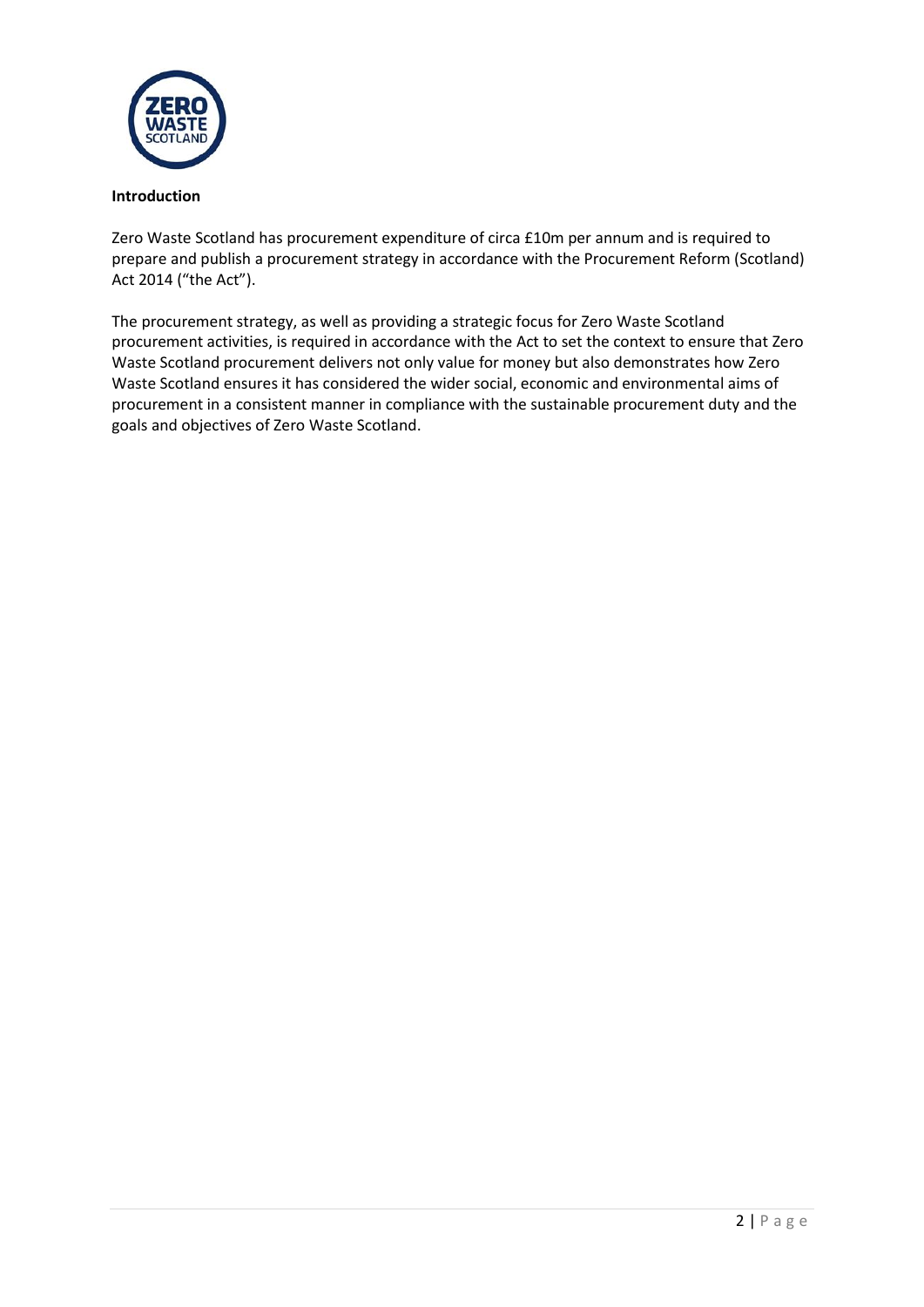

#### **1. Strategy Purpose**

The purpose of the procurement strategy is to link the strategic aims and vision of Zero Waste Scotland with the day to day management of procurement ensuring compliance with all relevant legislation, demonstrating best value, and encouraging best practice across the organisation and across the wider procurement community. The Procurement Strategy reflects the aims of the Zero Waste Scotland corporate plan and the Scottish Government National Performance Framework.

The key procurement drivers are as follows:

- Promote social, economic, and environmental outcomes
- Embed sustainable procurement practices
- Deliver best value and savings for Zero Waste Scotland
- Encourage Small to Medium Enterprise (SME) participation in contracts
- Inspire development and innovation
- Seek to Collaborate with other Public Bodies
- Ensure compliance with procurement legislation and governance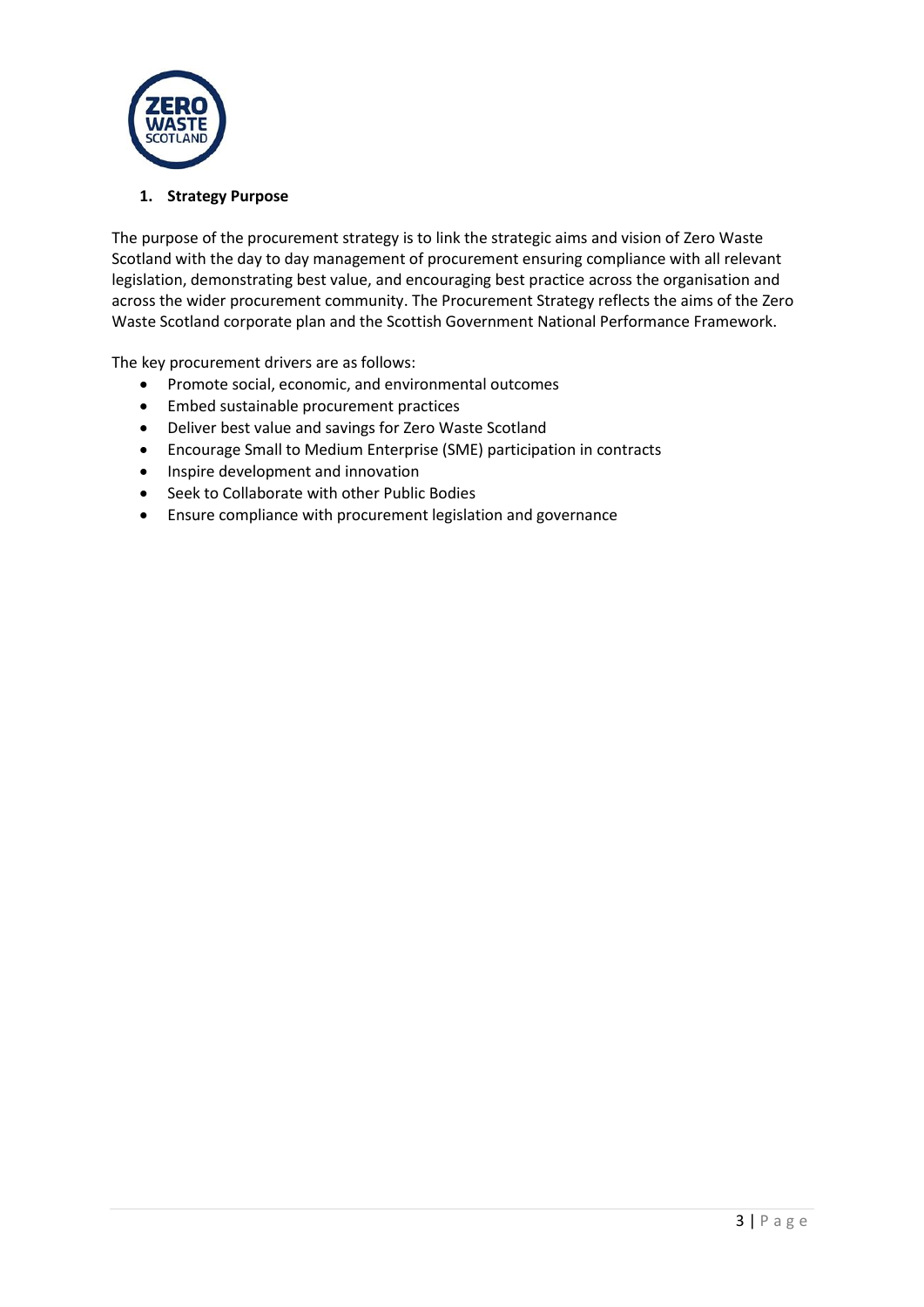

# **2. Strategic Aims and Objectives**

The aim of Zero Waste Scotland's procurement strategy is to deliver a transparent, effective and legally compliant procurement service that offers best value, follows best practice and is aligned with the Zero Waste Scotland corporate plan and the Scottish Government National Performance Framework.

The strategy will be achieved by working with internal customers and external suppliers, collaborating across the public sector, and ensuring Zero Waste Scotland has a professional and capable procurement team.

A strategic approach to procurement encourages an integrated procurement process and flow of information that encourages all parties to work together to develop and deliver contracts that offer a holistic approach to Zero Waste Scotland. The goal is to consider how the outputs of the contract can deliver the best result that is directly tied to the strategic aims of Zero Waste Scotland through collaborative working.

The tangible outputs from this process will demonstrate a sustainable model of ethical procurement that delivers best value while promoting and developing relationships across Zero Waste Scotland and its supply chain.

Zero Waste Scotland will strive to continuously improve and measure its progress by monitoring results from internal Key Performance Indicators (KPI) and working towards the objectives of the Scottish Government's Procurement and Commercial Improvement Programme (PCIP).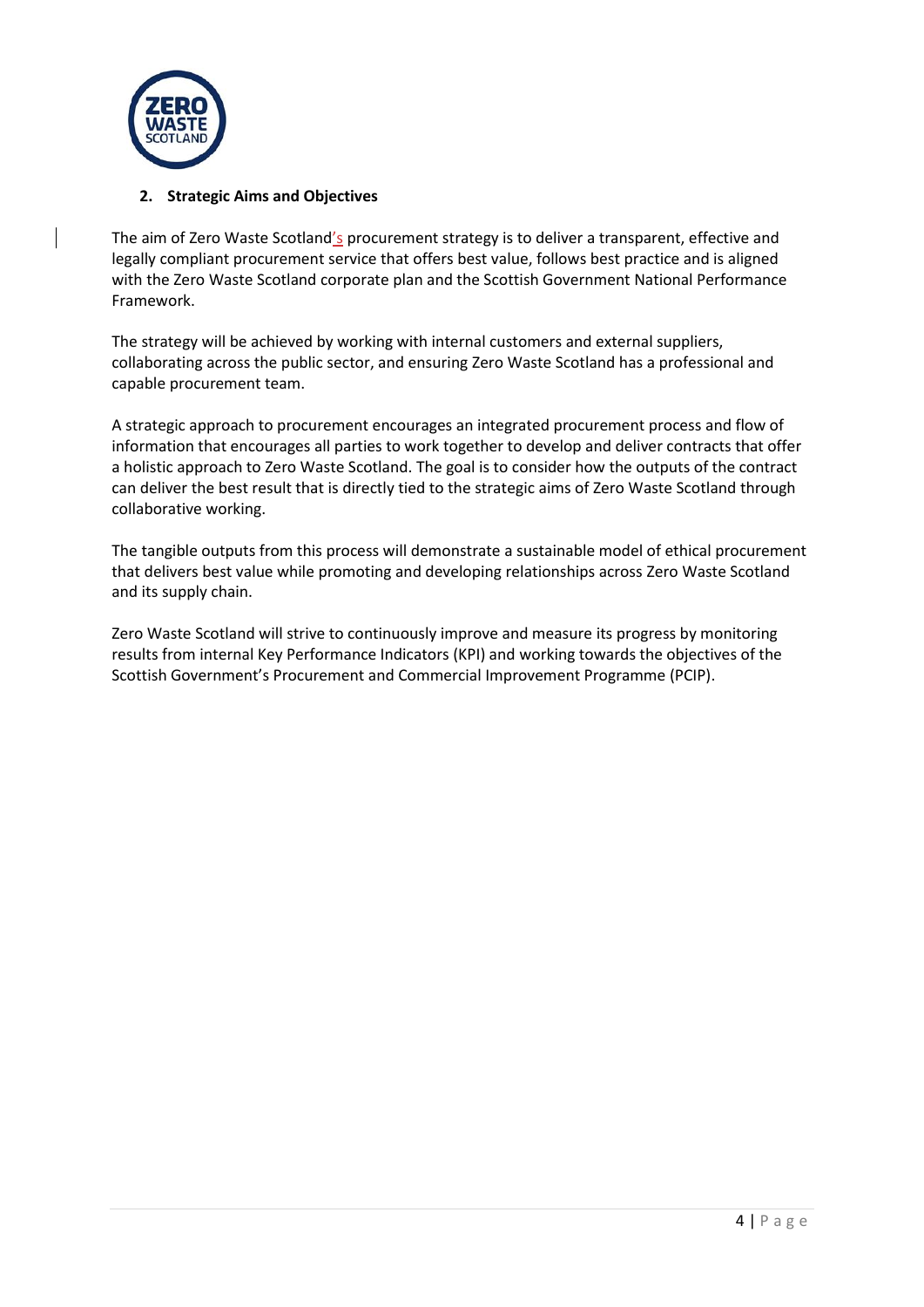

# **3. Procurement Policies, Tools and Procedures**

Key to a strategic approach to procurement are a number of specific tasks carried out during the life cycle of a contract. The management of these key tasks helps to deliver an embedded approach to procurement that can easily be understood, followed and delivered by the organisation. The majority of these tasks are driven directly from The Procurement (Scotland) Regulations 2016 including the requirement to create, publish and review this strategy document.

The key tasks in carrying out compliant strategic procurement include:

- Use of the Scottish Government Procurement Journey model of procurement activity
- Project Executive Team / Stakeholder consultation and engagement
- Appropriate market engagement and early supplier involvement
- Transparent and proportionate procurement using quotations or tenders
- Justification of single source suppliers
- Collaborative procurement exercises
- Electronic procurement
- Contract and supplier management
- Delivering value for money through effective evaluation criteria
- Sustainability,  $L$ living  $wW$ age, and community benefits considerations
- Contract recording and publication using Public Contracts Scotland
- Timely payment of suppliers
- Encouraging SME Participation
- Procurement review and improvement
- Training and staff development

Further guidance including step by step instructions where appropriate can be found in the Zero Waste Scotland policy and procedural documents in place to help deliver this strategy.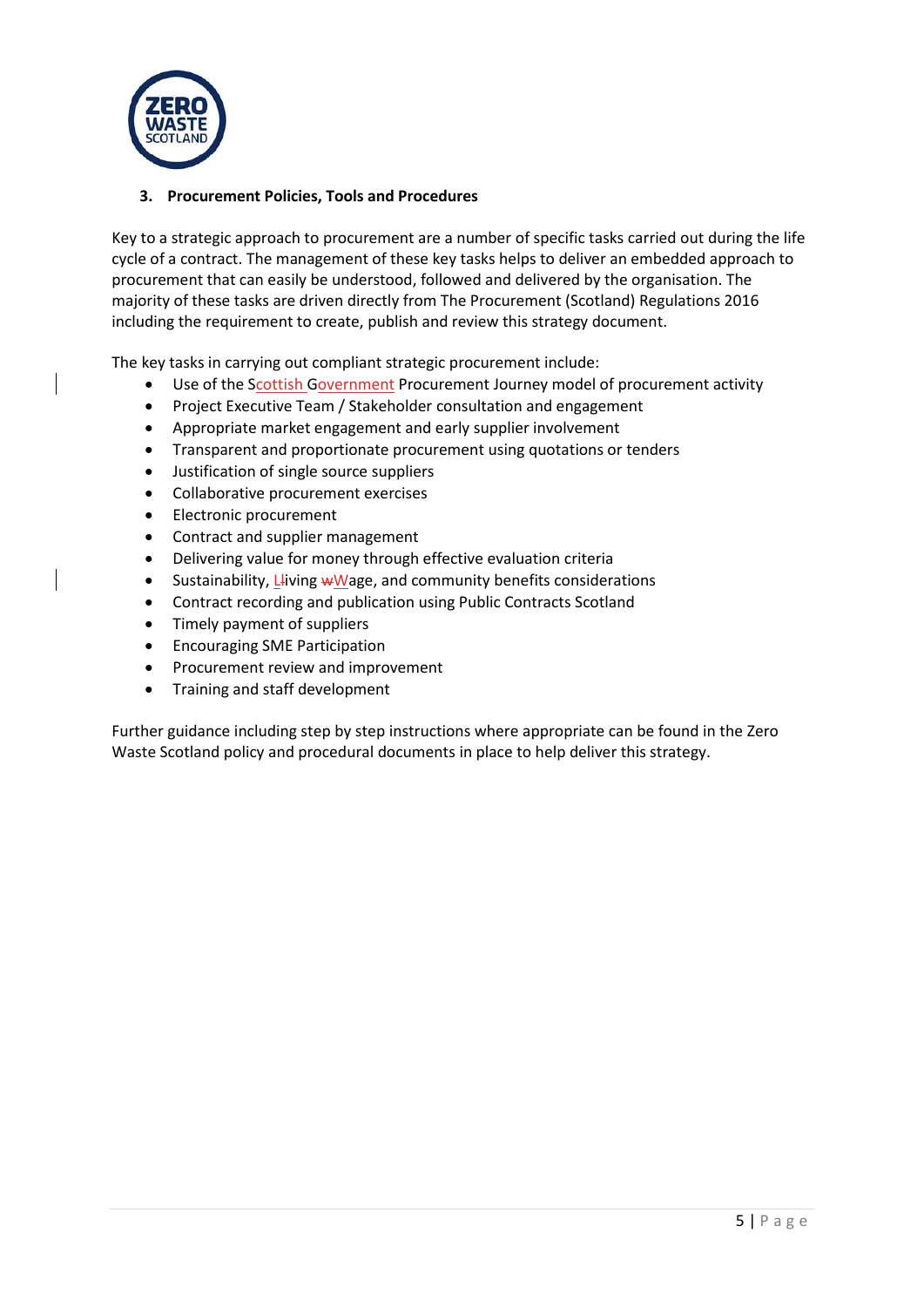

# **4. Implementation, Monitoring, Reviewing and Reporting**

#### a. Contract Strategy

Key strategic contracts above £50,000 in value will be covered by a contract strategy decision document that will investigate the potential options in relation to contract value, budget approval, market analysis, collaboration opportunities, option appraisal, route to market, tender structure, and timescales. Much of this information will come from the information gathered and presented as part of the Project Initiation Document (PID) process, including senior management approval, and the discussions arising from this process.

#### b. Key Performance Indicators (KPIs)

Ongoing procurement performance will be measured using the following Key Performance Indicators:

- % of spend recorded against contract or grant
- % of contracts let with Sustainable and Fair Work criteria included

As well as the departmental KPIs, contract performance will be monitored using specific KPIs proportionate and relevant to the procurement activity.

#### c. Action Plan

The ongoing work required to deliver this strategy as well as the wider aims of the procurement team will be recorded in a Procurement Strategy Action Plan. This document will sit alongside the strategy document with the ability to record and close off actions as progress is made towards targets.

# d. Procurement and Commercial Improvement Programme (PCIP)

The Scottish Government Procurement and Commercial Improvement Programme (PCIP) is an assessment that takes place every two years to determine the performance level of procurement activity taking place in a public sector body. The assessment takes the form of pre-submitted evidence and a full day external assessment of the organisation.

The main aim of the assessment is to determine how policy and procedure within Zero Waste Scotland reflects the Scottish Government procurement regulations and policy as well as industry best practice.

Although Zero Waste Scotland does not currently take part in the PCIP, the organisation will aim to work within the framework of activity of PCIP as this represents best practice within the sector.

# e. Publication

The Procurement Strategy will be published on the Zero Waste Scotland section of the Public Contracts Scotland portal (PCS) in support of increased transparency and accountability in its procurement activities in line with the Procurement (Scotland) Regulations 2016.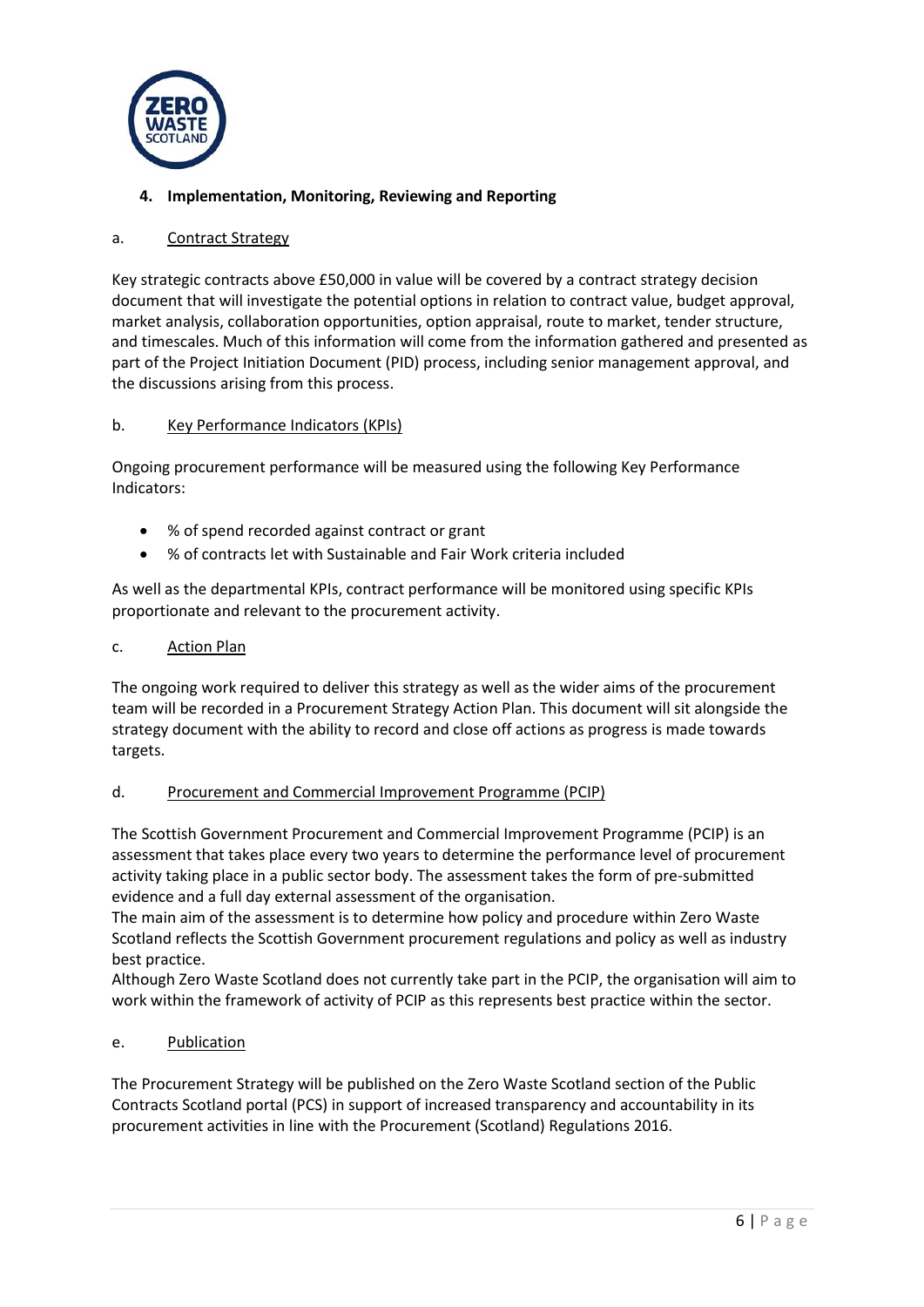

# f. Procurement Report

Zero Waste Scotland will prepare an annual Procurement Report as required by the Procurement (Scotland) Regulations 2016. This report will include the following items as a minimum:

- A summary of the regulated procurements that have been completed during the period of the report.
- A review of whether those procurements complied with this strategy.
- A statement explaining how any non-compliant procurement will be addressed and eliminated.
- A summary of Community Benefits delivered by regulated procurements during the report period.
- A summary of steps taken to facilitate the involvement of supported businesses in regulated procurements for the period of the report.
- A summary of the regulated procurement activity expected in the next two years.
- A statement on the sustainable procurement activity carried out during the period of the report.
- A summary of the key areas of focus in the next two years.

The Procurement Report is published annually and is available on the Zero Waste Scotland section of the Public Contracts Scotland portal (PCS).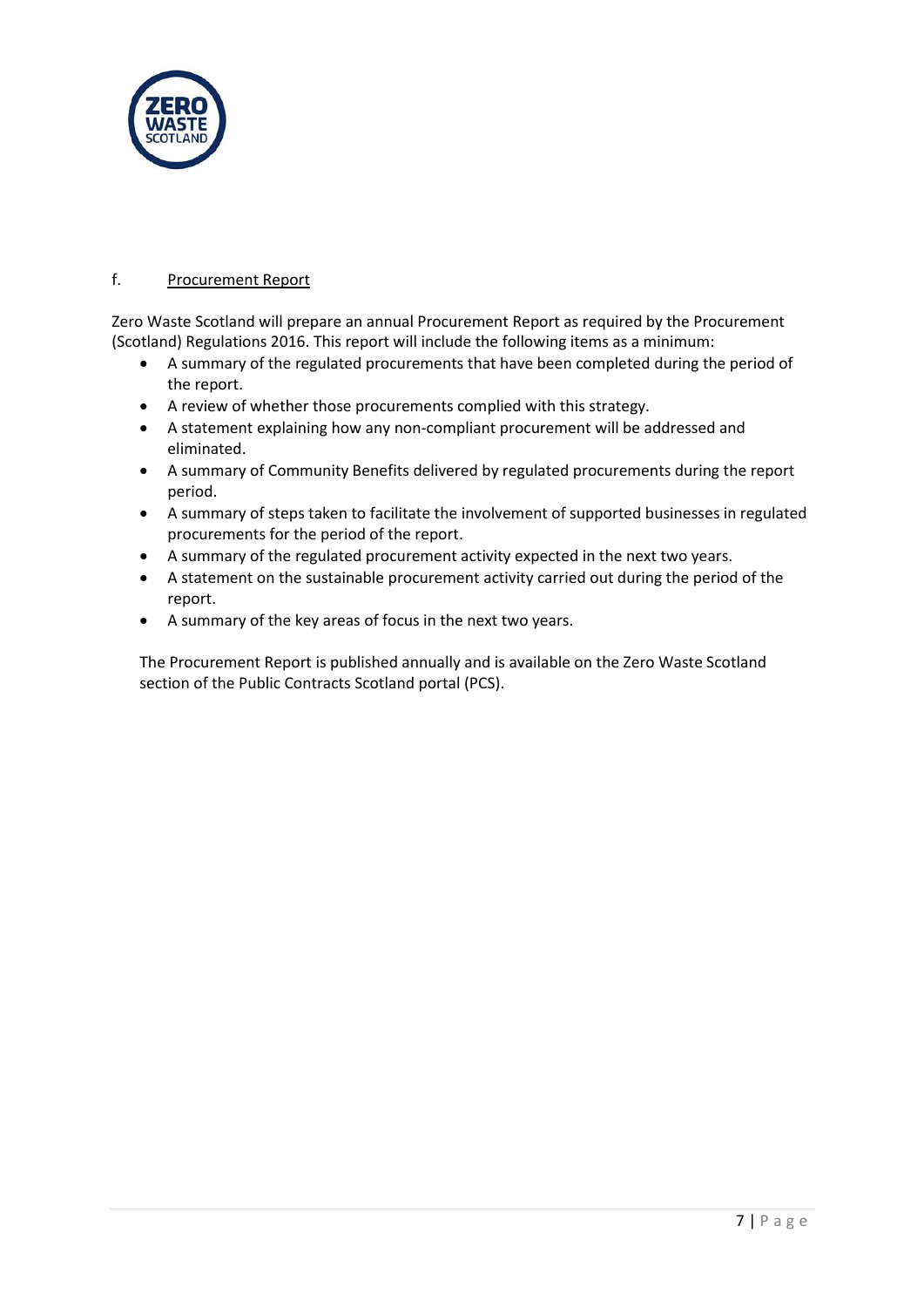

# **5. Review and Approval**

This document will be submitted for review and approval by the Zero Waste Scotland Finance Director annually in line with the requirements of the Procurement (Scotland) Regulations 2016.